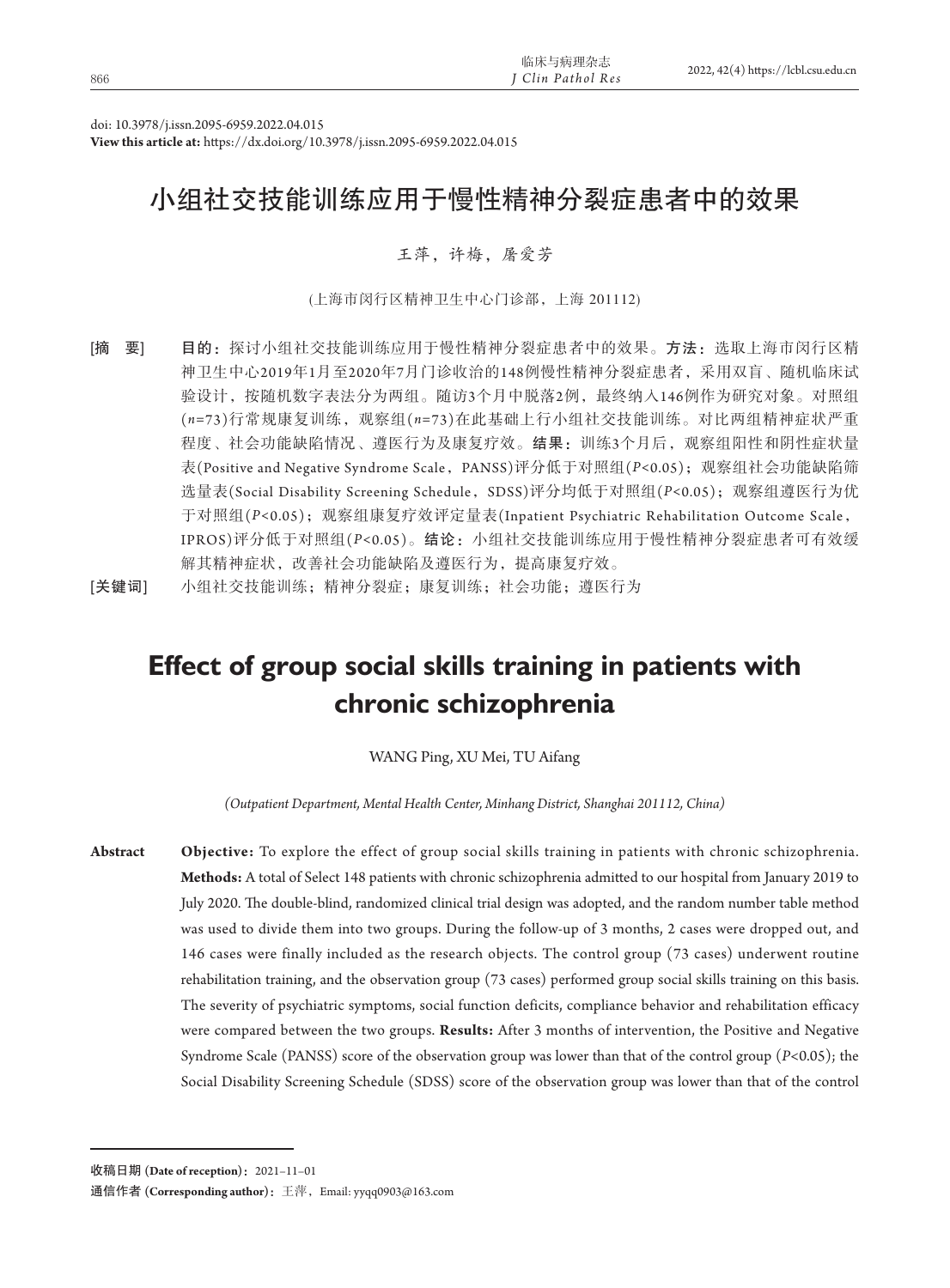group (*P<*0.05); the observation group's compliance behavior was better than that of the control group (*P<*0.05); the Inpatient Psychiatric Rehabilitation Outcome Scale (IPROS) score of the observation group was lower than that of the control group (*P<*0.05). **Conclusion:** Group social skills training applied to patients with chronic schizophrenia can effectively relieve their mental symptoms, improve social function deficits and compliance behaviors, and improve rehabilitation efficacy.

**Keywords** group social skills training; schizophrenia; rehabilitation training; social function; compliance behavior

精神分裂症作为一种慢性迁延性精神类疾 病,多发于青壮年,主要临床表现为认知、情感 及行为障碍,致残率及复发率较高,给人们健康 安全造成极大隐患[1-2]。目前抗精神病药物可一定 程度上控制患者精神病症状,但无法改善其社会 功能缺陷,治疗效果存在局限性[3]。小组社交技能 训练是一种科学训练方式,在综合理论基础上结 合临床经验,根据患者病情建立社交小组,取得 较好康复治疗效果。过往已有研究[4]将小组社交技 能训练应用于慢性精神分裂症患者康复中,对于 改善患者社交技能缺陷、社会功能缺陷具有显著 效果,且可改善患者症状,但其对于遵医行为的 影响为并未做相关分析。为进一步探究小组社交 技能训练应用于慢性精神分裂症患者中的效果, 本研究对上海市闵行区精神卫生中心(以下简称我 院)门诊收治精神分裂症患者实行该训练模式,并 与常规康复进行比较。

# 1对象与方法

#### 1**.**1对象

选取我院2019年1月至2020年7月门诊收治的 148例慢性精神分裂症患者,采用双盲、随机临床 试验设计,按随机数字表法分为对照组(*n=*73)与 观察组(*n=*73)。随访3个月中脱落2例,最终纳入 146例作为研究对象。对照组行常规康复训练,观 察组在此基础上行小组社交技能训练。观察组男 39例,女34例;年龄21~59(39.58±9.33)岁;病程 3~19(9.68±3.57)年;文化程度:初中25例,高中 及中专32例,专科或本科及以上16例,受教育年 限(12.77±3.52)年。对照组男37例, 女36例; 年龄 20~60(40.53±9.28)岁;病程3~20(9.94±3.78)年;文 化程度:初中24例,高中及中专30例,专科或本科 及以上19例,受教育年限(12.98±3.49)年。本研究 经本院医学伦理委员会审核通过(lc201901118)。 两组一般资料对比差异无统计学意义(*P>*0.05),具 有可比性。

纳入标准:1 )符合中国精神障碍分类与诊断

标准中提及的精神分裂症诊断标准;2)PANSS总 分<70;3)病程≥3年;4)初中及以上学历;5)抗精 神药物剂量较稳定且无严重药物不良反应;6)患者 及家属签署知情同意书。排除标准:1)处于急性疾 病发作期,病情不稳定无法配合训练;2)具有严重 心脑血管疾病及躯体疾病;3)具有精神发育迟滞、 痴呆等其他精神疾病;4)严重烟酒嗜好者。

## 1**.**2方法

对照组进行常规康复训练,包括健康宣教、 遵医嘱用药、院外常规指导等,对于患者提出问 题及时解答。观察组在此基础上行小组社交技能 训练,包括:1 )训练具体内容。采用小组训练方 式,每组8~12人,组员随机分配,每周返院训练 1次 ,1 h/次,共干预3个月。由2名专业从事社 交技能康复训练师负责实施训练计划。根据门诊 患者病情制订《社交技能训练手册》,针对其日 常生活中可能遇到的实际问题进行编制,包含社 交基本技能、会谈技能、问题处理技能、交友技 能、求职技能等多种可提高其社会功能的技能, 人际交往中的语言技巧及基本社交礼仪训练。2 ) 训练具体方法。①理论宣传教育:制作多媒体课 件,以图文并茂、寓教于乐的形式激发患者的学 习兴趣,向其讲述社交技能培训相关基础理论, 组内进行知识小竞赛等,使其意识到社交技能的 重要性。②生活技能训练:根据患者自身情况训 练其日常生活能力,包括整洁仪容、整理房间卫 生、能辨别日常生活用品及保持规律饮食及睡眠 等。③自我管理能力提升:指导患者遵守规律作 息时间,养成按时休息及服药习惯,掌握情绪管 理及行为控制方法。4人际交往能力: 组织组内 成员进行"情景模拟""角色扮演"等活动,专 业训练人员在旁指导正确社交方式及社交技能, 同时对出现的问题给予改正建议。鼓励患者积极 参加户外活动,在公园等公共区域散步,多参加 朋友及亲属的集体活动。⑤反复正性强化:对于 患者训练中的优点给予肯定,并奖励其感兴趣的 小礼品。训练结束后根据其自身情况布置个性化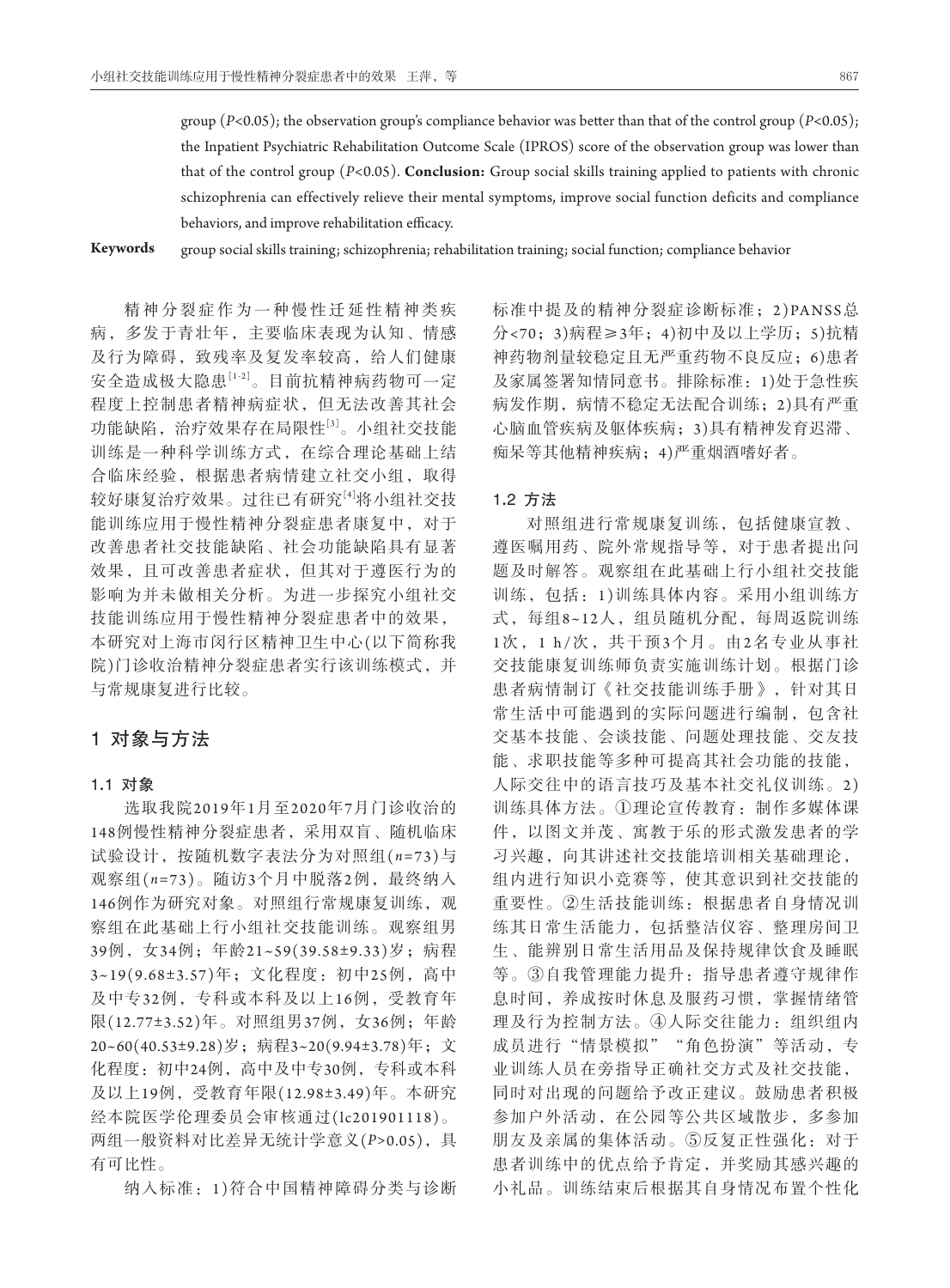任务,任务为其感兴趣且有益于社交技能改善的 内容,鼓励其在社会生活中使用训练中的学习技 能,完成任务同样给予奖励。

## 1**.**3观察指标

1)精神症状:采用阳性和阴性症状量表(Positive and Negative Syndrome Scale, PANSS)评估, 共3个分 量表,30个条目,均为7级评分,分数越高表明精神 症状越严重[5]。2)社会功能缺陷情况:采用社会功 能缺陷筛选量表(Social Disability Screening Schedule, SDSS),共10个维度,每个维度0~2分,总分0~20, 分数越高表明社会功能缺陷越严重[6-8]。3 )遵 医 行为:统计两组训练3个月后按时按量服药、定 期复诊、不擅自停药、不滥用药物、规律作息、 做力所能及的事、参加社会活动、保持情绪稳定 所占比例[9]。4)康复疗效:采用康复疗效评定量表 (Inpatient Psychiatric Rehabilitation Outcome Scale, IPROS),共5个分量表,共36个条目,每个条目0~4 分,总分0~144,总分越高康复疗效越差[10]。

### 1**.**4统计学处理

采 用SPSS 22.0统计软件分析数据。计量资

#### 表**1** 两组**PANSS**评分比较**(***n=***73)**

| Table 1 Comparison of PANSS scores between the two groups $(n=73)$ |  |  |
|--------------------------------------------------------------------|--|--|
|--------------------------------------------------------------------|--|--|

料均符合正态分布和方差齐性,采用均数±标准 差( *x* ± *s* )表示,比较行*t*检验;计数资料采用例 (%)表示, 比较行χ2检验。P<0.05为差异有统计 学意义。

# 2结果

## 2**.**1精神症状

训练3个月后,观察组PANSS评分低于对照 组,差异有统计学意义(*P<*0.05,表1)。

## 2**.**2社会功能缺陷情况

训练3个月后,观察组SDSS评分均低于对照 组,差异有统计学意义(*P<*0.05,表2)。

# 2**.**3遵医行为

训练3个月后,观察组遵医行为优于对照组, 差异有统计学意义(P<0.05,表3)。

## 2**.**4康复疗效

训练3个月后, 观察组IPROS评分低于对照 组,差异有统计学意义(*P<*0.05,表4)。

|        |                  | Table 1 Comparison of PARSS scores between the two groups $(n-\sqrt{3})$ |                  |                  |                  |  |
|--------|------------------|--------------------------------------------------------------------------|------------------|------------------|------------------|--|
| 时间     | 组别               | 阳性症状/分                                                                   | 阴性症状/分           | 一般精神病理/分         | 总分               |  |
| 训练前    | 对照组              | $13.87 \pm 2.48$                                                         | $19.41 \pm 3.09$ | $27.46 \pm 3.82$ | $60.64 \pm 5.89$ |  |
|        | 观察组              | $13.91 \pm 2.85$                                                         | $19.45 \pm 2.98$ | $27.48 \pm 4.29$ | $60.79 \pm 4.02$ |  |
|        | t                | 0.090                                                                    | 0.080            | 0.030            | 0.180            |  |
|        | P                | 0.928                                                                    | 0.937            | 0.976            | 0.858            |  |
| 训练3个月后 | 对照组              | $13.05 \pm 2.74$                                                         | $19.28 \pm 2.73$ | $26.46 \pm 3.18$ | $59.12 \pm 5.77$ |  |
|        | 观察组              | $11.16 \pm 1.62$                                                         | $16.42 \pm 2.81$ | $23.59 \pm 4.41$ | $52.27 \pm 5.14$ |  |
|        | t                | 5.073                                                                    | 6.237            | 4.510            | 7.574            |  |
|        | $\boldsymbol{P}$ | < 0.001                                                                  | < 0.001          | < 0.001          | < 0.001          |  |

#### 表**2** 两组**SDSS**评分比较**(***n=***73)**

**Table 2 Comparison of SDSS scores between the two groups (***n=***73)**

| 组别  | 干预前/分            | 干预3个月后/分        |        | $\mathbf{p}$ |
|-----|------------------|-----------------|--------|--------------|
| 对照组 | $12.11 \pm 1.72$ | $9.58 \pm 1.59$ | 9.229  | < 0.001      |
| 观察组 | $11.93 \pm 1.68$ | $5.78 \pm 1.33$ | 24.523 | < 0.001      |
|     | 0.640            | 15.663          |        |              |
| P   | 0.523            | < 0.001         |        |              |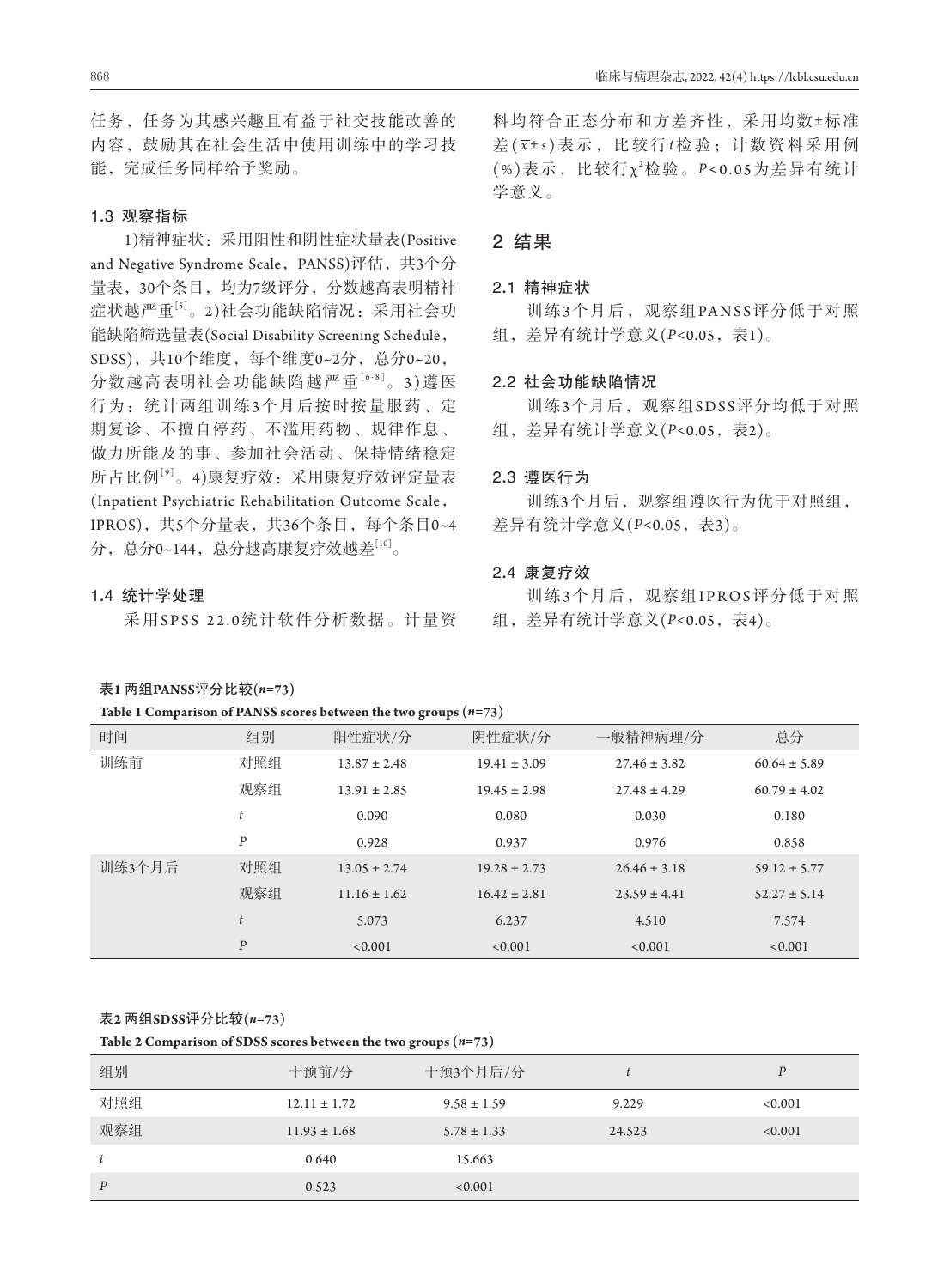| 组别       | 按时按量       | 定期复诊/      | 不擅自停药/        | 不滥用药物/              | 规律作息       | 做力所能及的    | 参加社会       | 保持情绪稳定/    |
|----------|------------|------------|---------------|---------------------|------------|-----------|------------|------------|
|          | 服药/[例(%)]  | [例(%)]     | [例(%)]        | $[\frac{1}{2}(\%)]$ | [例(%)]     | 事/[例(%)]  | 活动/[例(%)]  | [例(%)]     |
| 对照组      | 53 (72.60) | 54 (73.97) | 44 (60.27)    | 40 (54.79)          | 34 (46.58) | 59(80.82) | 49(67.12)  | 55 (75.34) |
| 观察组      | 68 (93.15) | 69 (94.52) | (91.78)<br>67 | 65(89.04)           | 68 (93.15) | 69(94.52) | 64 (87.67) | 66(90.41)  |
| $\chi^2$ | 10.860     | 11.612     | 19.880        | 21.196              | 37.606     | 6.337     | 8.809      | 5.840      |
| P        | 0.001      | 0.001      | < 0.001       | < 0.001             | < 0.001    | 0.012     | 0.003      | 0.016      |

表**3** 两组遵医行为比较**(***n=***73)**

**Table 3 Comparison of compliance behaviors between the two groups (***n=***73)**

表**4** 两组**IPROS**评分比较**(***n=***73)**

**Table 4 Comparison of IPROS scores between the two groups (***n=***73)**

| 时间   | 组别               | 工疗情况/分           | 生活能力/分           | 社交能力/分           | 讲究卫生能力/分 关心和兴趣/分 |                  | 总分                |
|------|------------------|------------------|------------------|------------------|------------------|------------------|-------------------|
| 训练前  | 对照组              | $23.76 \pm 2.77$ | $20.66 \pm 3.87$ | $16.78 \pm 2.06$ | $8.99 \pm 1.63$  | $24.82 \pm 3.72$ | $90.85 \pm 10.47$ |
|      | 观察组              | $23.48 \pm 2.69$ | $20.39 \pm 3.75$ | $16.71 \pm 2.04$ | $8.95 \pm 1.69$  | $24.27 \pm 3.82$ | $90.36 \pm 8.55$  |
|      |                  | 0.620            | 0.428            | 0.206            | 0.146            | 0.881            | 0.310             |
|      | $\boldsymbol{P}$ | 0.537            | 0.669            | 0.837            | 0.885            | 0.380            | 0.757             |
| 训练   | 对照组              | $22.29 \pm 2.06$ | $19.18 \pm 4.16$ | $15.88 \pm 2.83$ | $8.06 \pm 1.29$  | $20.11 \pm 3.02$ | $85.37 \pm 9.28$  |
| 3个月后 | 观察组              | $18.95 \pm 2.77$ | $16.96 \pm 2.85$ | $13.27 \pm 1.71$ | $6.14 \pm 0.85$  | $17.66 \pm 2.73$ | $73.09 \pm 7.82$  |
|      |                  | 8.267            | 3.761            | 6.744            | 10.619           | 5.142            | 8.646             |
|      | $\boldsymbol{P}$ | < 0.001          | < 0.001          | < 0.001          | < 0.001          | < 0.001          | < 0.001           |

# 3讨论

慢性精神分裂症患者由于病程迁徙,反复发病 使其阴性症状及精神消退愈加严重,不仅影响其日 常生活,更导致精神残疾甚至无法生活自理,给患 者个人及其家庭和社会均带来严重危害[11]。常规药 物虽然在改善临床症状方面得到肯定,但依然无 法解决患者的社交技能缺陷[12]。小组社交技能训 练近年来成为慢性精神分裂症患者社交技能改善 的有效治疗方式,可帮助其提升语言表达能力及 人际交往能力,对于缓解其症状,改善社会功能 缺陷,提高遵医性及康复疗效有重要意义[13-14]。

本研究中,训练3个月后,观察组SDSS评分均 低于对照组。说明小组社交技能训练应用于慢性 精神分裂症患者可改善社会功能缺陷。原因为通 过情景模拟、角色扮演、生活自理能力等训练, 患者身处与平时日常生活契合度较高的场景中, 社会交往本能被激发,在社交过程中学会沟通技 巧及解决问题的方法,从而使其社交沟通能力及 日常生活能力均显著提高,社会功能缺陷明显改

善[15-16]。本研究中,训练3个月后,观察组遵医行 为优于对照组。说明小组社交技能训练应用于慢 性精神分裂症患者可改善遵医行为。原因为训练 通过小组形式,可使训练过程中及训练以外小组 成员互相监督与帮助,训练趣味性也可提高患者 参与康复训练主动性、积极性,护患关系进一步 加深,对于康复训练依从性随之提升。此外,通 过采用代币强化行为疗法的方式,根据小组社交 技能训练规则要求尽量参加并准时进行小组训练 的患者可给予其适当物质奖励,从而有效提升遵 医行为[17-18]。本研究中,训练3个月后,观察组 IPROS评分、PANSS评分均低于对照组。说明小 组社交技能训练应用于慢性精神分裂症患者可提 高康复疗效,缓解精神症状。原因为在该模式中 疾病理论教育使其对于药物知识及治疗训练方 式有一定认识,对于病情改善有积极作用[19]。 康复训练下患者生活能力提高,情感与语言表达 能力均得到锻炼,人际交往能力及主动性不断提 升,显著增强其自信心,改善认知与行为能力, 提高训练积极主动性,从而有效提高其康复疗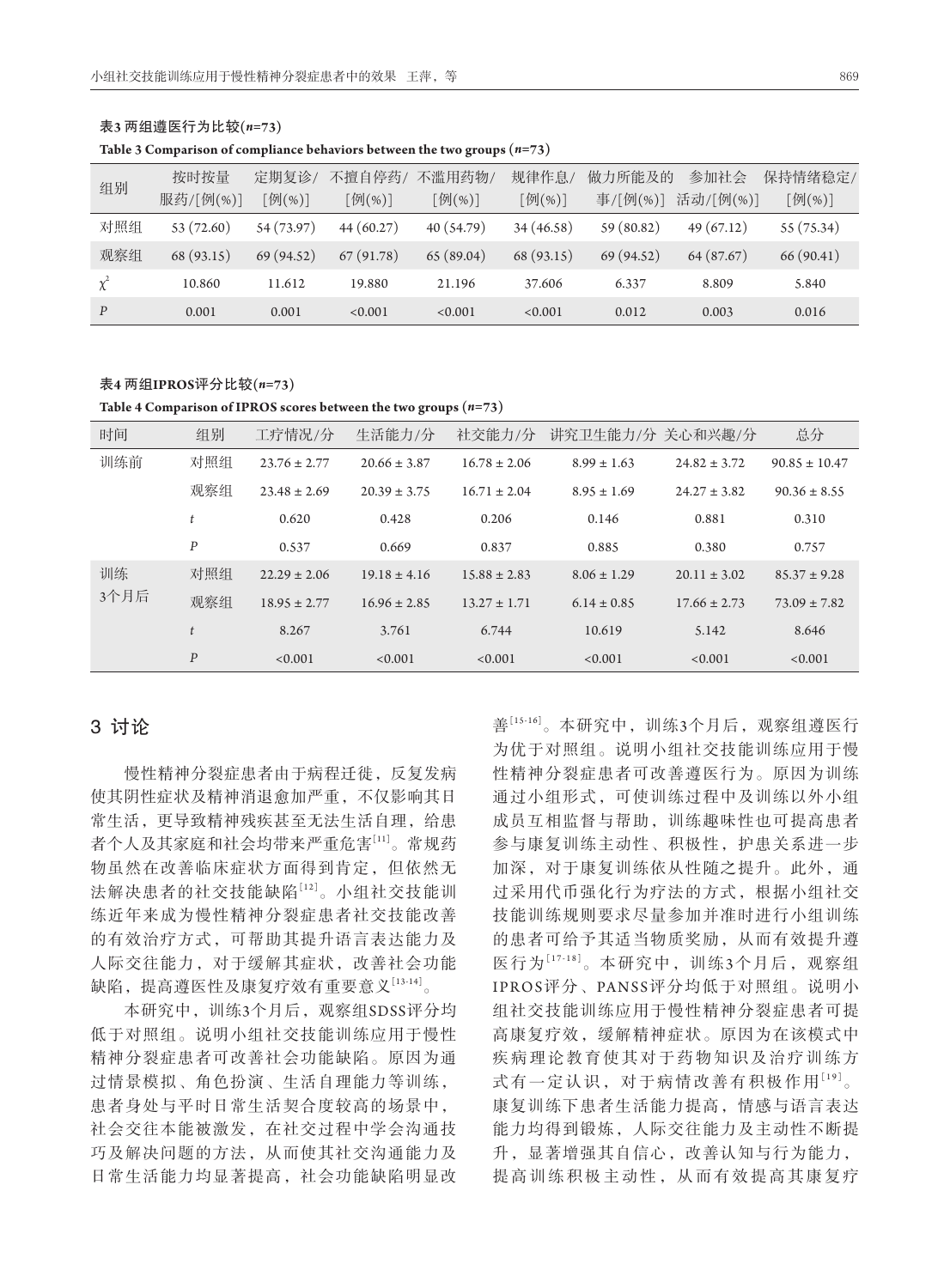效[20]。此外,由于社交技能训练可为患者提供模 拟人际交往模式的学习平台,患者在训练过程中能 够掌握一些较为简单的与人交往的技巧及正确情感 表达方式。患者通过训练能够知晓如何正确表达情 感,并在多次角色扮演中能够学会正确表达自身内 心感受,使其能够与患者间进行情感交流,更易融 入彼此关系。通过长期反复训练可使其口语表达能 力、人际交往能力等得到显著提升,使其情感淡 漠、意志缺乏等阴性症状得到缓解。

综上所述,小组社交技能训练应用于慢性精 神分裂症患者可有效缓解其精神症状,改善其社 会功能缺陷及遵医行为,提高康复疗效。

## 参考文献

- 1. 丁君君. 不同剂量利培酮治疗首发精神分裂症疗效、安全性分 析[ J]. 中国现代药物应用, 2019, 13(23): 188-189. DING Junjun. Efficacy and safety analysis of different doses of risperidone in the treatment of first-episode schizophrenia[ J]. Chinese Journal of Modern Drug Application, 2019, 13(23): 188-189.
- 2. 张红, 李晨虎. 计算机认知矫正治疗联合社交技能训练对精神 分裂症患者认知功能的疗效[ J]. 神经疾病与精神卫生, 2019, 19(5): 447-451.

ZHANG Hong, LI Chenhu. Effect of computerized cognitive remediation therapy combined with social skills training on cognitive function in schizophrenic patients[J]. Journal of Neuroscience and Mental Health, 2019, 19(5): 447-451.

- 3. 戎爱娜. 人文关怀在恢复期精神分裂症护理中的应用研究[J]. 中西医结合心血管病电子杂志, 2019, 7(31): 158-159. RONG Aina. The application of humanistic care in the nursing of schizophrenia during convalescence[ J]. Cardiovascular Disease Journal of Integrated Traditional Chinese and Western Medicine. Electronic, 2019, 7(31): 158-159.
- 4. 黄承保, 王小莉, 方惠民, 等. 虚拟现实技术支持下社交技能训练 在中青年精神分裂症社交技能缺陷患者中的应用效果[ J]. 实 用心脑肺血管病杂志, 2019, 27(1): 87-91.

 HUANG Chengbao, WANG Xiaoli, FANG Huimin, et al. Application effect of social skills training supported by virtual reality technology in young and middle-aged schizophrenics patients with social skills deficits[ J]. Practical Journal of Cardiac Cerebral Pneumal and Vascular Disease, 2019, 27(1): 87-91.

5. Tyburski E, Mak M, Samochowiec A, et al. The relationship between cingulum bundle integrity and different aspects of executive functions in chronic schizophrenia[ J]. Prog Neuropsychopharmacol Biol Psychiatry, 2020, 102: 109955.

6. 刘海平, 陆小兵. 团体心理治疗联合奥氮平对精神分裂症患者 的疗效及社会功能的影响[J]. 国际精神病学杂志, 2019, 46(5): 846-849.

 LIU Haiping, LU Xiaobing. Clinical efficacy of group psychotherapy combined with olanzapine in the treatment of patients with schizophrenic and its effect on social function[ J]. Journal of International Psychiatry, 2019, 46(5): 846-849.

7. 张永强, 薛冉冉, 王彦海, 等. 不同长短未治疗期首发精神分裂症 患者HCY与IL-6及NLR表达差异性分析[J]. 国际精神病学杂志, 2019, 46(5): 796-798.

 ZHANG Yongqiang, XUE Ranran, WANG Yanhai, et al. Differential expression analysis of HCY, IL-6 and NLR in patients with firstepisode schizophrenia with different lengths of treatment[ J]. Journal of International Psychiatry, 2019, 46(5): 796-798.

- 8. Yang C, Zhang W, Yao L, et al. Functional alterations of white matter in chronic never-treated and treated schizophrenia patients[ J]. J Magn Reson Imaging, 2020, 52(3): 752-763.
- 9. 苏邹, 丁迎, 刘忠纯, 等. 元认知训练对慢性精神分裂症患者辅助 治疗的临床研究[ J]. 临床精神医学杂志, 2018, 28(5): 338-339. SU Zou, DING Ying, LIU Zhongchun, et al. Clinical study of metacognitive training as adjunctive therapy for patients with chronic schizophrenia[ J]. Journal of Clinical Psychiatry, 2018, 28(5): 338-339.
- 10. 谢文姣, 徐乐平, 汪莉, 等. 二甲双胍对奥氮平治疗后体质量显著 增加的男性精神分裂症患者血清睾酮水平的影响[ J]. 临床精 神医学杂志, 2019, 29(6): 420-422. XIE Wenjiao, XU Leping, WANG Li, et al. The effects of metformin on

testosterone in male schizophrenics with olanzapine-induced weight gain[ J]. Journal of Clinical Psychiatry, 2019, 29(6): 420-422.

- 11. 骆祥芬, 储辉, 王升, 等. 伴迟发性运动障碍的慢性精神分裂症病 人认知功能状况分析[ J]. 蚌埠医学院学报, 2020, 45(2): 255-258. LUO Xiangfen, CHU Hui, WANG Sheng, et al. Analysis of the cognitive function in chronic schizophrenic patients complicated with tardive dyskinesia[ J]. Journal of Bengbu Medical College, 2020, 45(2): 255-258.
- 12. 李广新, 唐小伟, 朱庆, 等. 以阴性症状为主的男性慢性精神分 裂症患者血清白细胞介素-6、10及叶酸水平与认知功能的关 系[ J]. 临床精神医学杂志, 2019, 29(1): 35-38. LI Guangxin, TANG Xiaowei, ZHU Qing, et al. Association of serum interleukin-6, -10, folic acid and cognitive function in male chronic schizophrenic patients with mainly negative symptoms[J]. Journal of Clinical Psychiatry, 2019, 29(1): 35-38.
- 13. Ishiwata S, Hattori K, Hidese S, et al. Lower cerebrospinal fluid CRH concentration in chronic schizophrenia with negative symptoms[ J]. J Psychiatr Res, 2020, 127: 13-19.
- 14. 陆如平, 高慧, 彭红, 等. 改良道家认知疗法对男性残留型精神分 裂症患者阴性症状及认知功能改善作用的研究[ J]. 精神医学